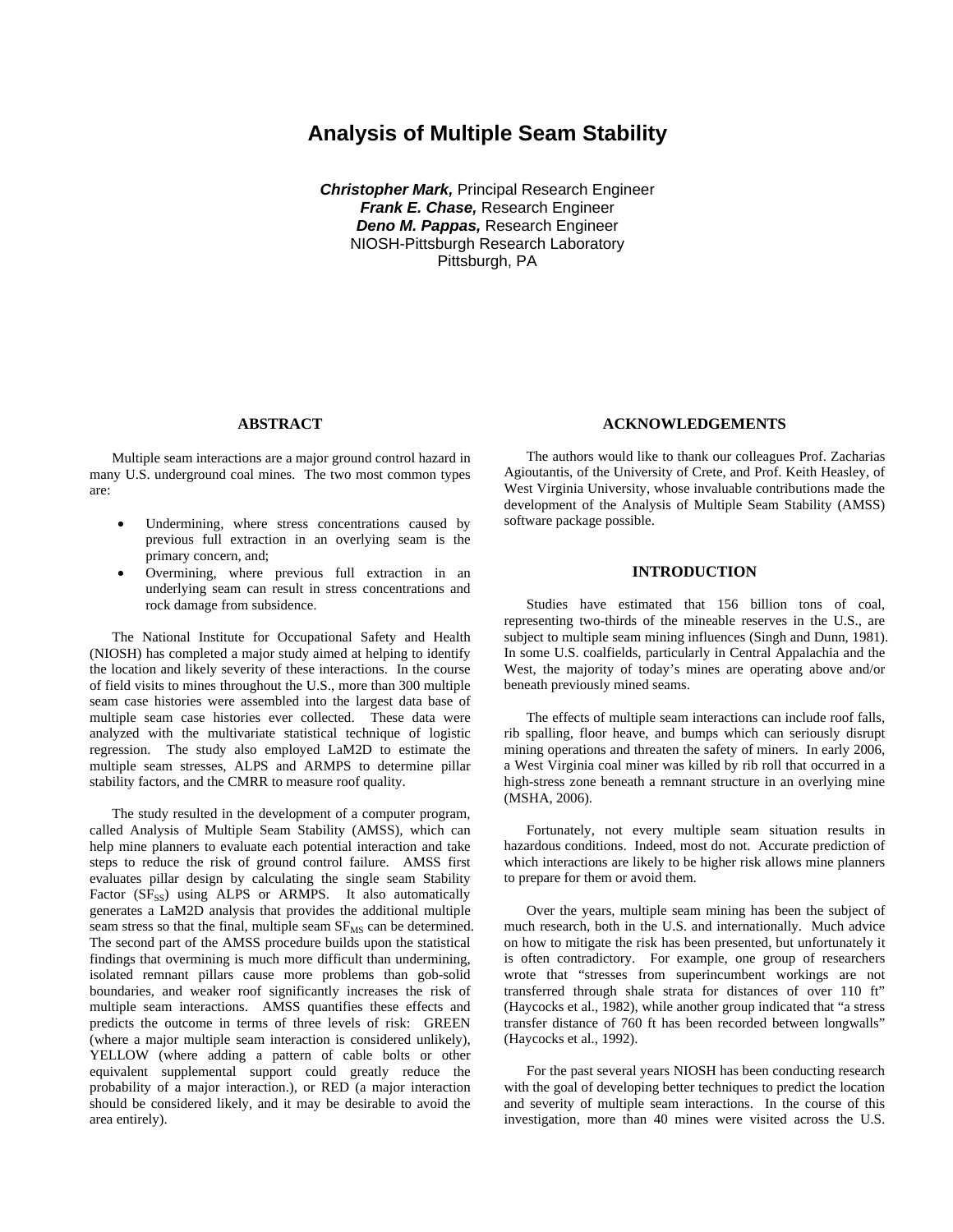coalfields. The study also made extensive use of numerical models, particularly the LaModel family of software (Heasley and Akinkugbe, 2004).

### **MULTIPLE SEAM MINING IN THE U.S.**

 Figure 1 shows the 5 major regions for underground coal mining in the U.S. From the standpoint of multiple seam mining, by far the most significant is the Central Appalachian region of southern WV, eastern KY, and southwestern VA. Currently, underground mines in this region produce approximately 123 million tons of coal per year, or about 33% of the total U.S. underground production (DOE-EIA, 2006). Mining has been ongoing in Central Appalachia for nearly 150 years, and recent studies have indicated that perhaps 70% of the ultimate reserve base in the region has already been mined out (Bate and Kvitovich, 2004).



Figure 1. The five major underground coal mining regions in the United States.

 One consequence of the maturity of the central Appalachian coal fields is that nearly every remaining underground reserve has been impacted by past mining activity. The mountains of the central Appalachian coalfields are honeycombed with worked-out mines, located above, below, and adjacent to today's and tomorrow's operations. Full-extraction is also widely practiced in the Central Appalachian coalfields. While only 8 mines currently employ the longwall method (Fiscor, 2007), a recent survey indicated that approximately 315 mines, accounting for 58% of the room and pillar production in the region, engage in pillar recovery (Mark et al., 2003). The prevalence of full extraction adds greatly to the potential for multiple seam interactions.

 The Western U.S. is the next most significant area for multiple seam mining. Here, in the states of UT, CO, WY, and NM, nearly 95% of underground production comes from 13 longwall operations (DOE-EIA, 2006; Fiscor, 2007). Approximately half of these are operating in multiple seam configurations. In contrast to Central Appalachia, in the West the same mining company is usually responsible for all the mining on a property. As a result, a greater degree of multiple seam planning is normally possible. On the other hand, when combined with deep cover and strong roof and floor rock, multiple seam interactions can contribute to deadly bump hazards (Peperakis, 1968; Iannacchione and Zelanko, 1995).

 In none of the other three underground mining regions are multiple seam interactions currently a major factor, though all three

have historically had problems (Kohli, 1992; Paul and Geyer, 1932; Zachar, 1952), and they may very well have them again in the future. Factors that contribute to the relative lack of multiple seam interactions in these regions include:

- Most longwall production in the Northern Appalachian and Alabama coalfields is from a single seam (the Pittsburgh and the Blue Creek seams respectively), without significant mining in other seams above or below;
- The depth of cover, particularly for room and pillar mines, is relatively low in Northern Appalachia and the Illinois Basin, and;
- Very few room and pillar mines engage in full-extraction pillar recovery in the Illinois Basin, and there is almost no room and pillar mining at all in Alabama.

# **HAZARDS ASSOCIATED WITH MULTIPLE SEAM MINING**

 Ground instability is usually the greatest hazard due to multiple seam interaction. Interactions may be classed into four major categories, depending on the mining method, the mining sequence, and the thickness of the interburden. Other potential hazards are associated with inflows of water, gas, or oxygen-deficient air.

*Undermining*, the first category of interaction, occurs when the upper seam has been mined first and the lower seam is the active seam (figure 2). In an undermining situation, damage is caused by load transfer from highly stressed remnant structures associated with full-extraction mining in the overlying seam. For significant load transfer to occur, the interburden must be relatively thin, and the seams must be relatively deep.



Figure 2. Undermining

 Two types of remnant structures can cause undermining interactions (figure 3). A gob-solid boundary carries a single, distributed abutment load, while an isolated remnant pillar is subjected to two, overlapping abutments. As a result, the stress concentration on an isolated remnant pillar is usually significantly larger than that on a gob-solid boundary, and its impact on underlying seams proportionally greater.

 Stemple (1956) conducted a landmark study of multiple seam interactions which involved the collection of 61 case histories from the eastern U.S. He found that in all the cases where undermining interactions occurred, the depth of cover exceeded 500 ft, and the interburden was less than 110 ft. Prof. Chris Haycocks and his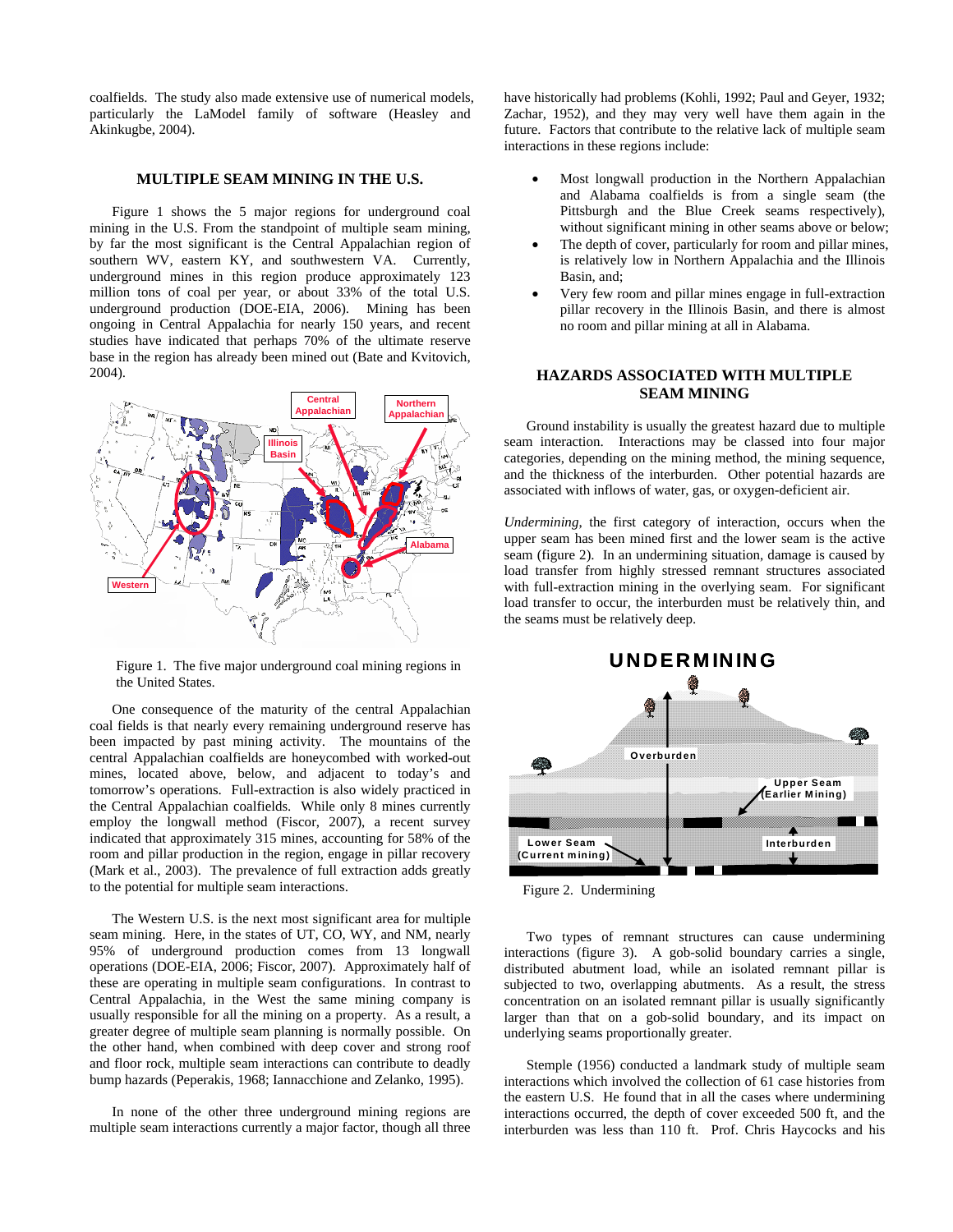

Figure 3. Stress concentrations in multiple seam mining. (A) gob solid boundary and (B) remnant pillar isolated in the gob.

students and colleagues at Virginia Polytech Institute built upon Stemple's work over a period of nearly two decades, beginning in the early 1980's. Haycocks et al. (1982) emphasized the role of the interburden geology in determining the extent of load transfer. A softer overburden, either due to a large number of rock layers or a low modulus of the individual layers, results in an elongated pressure bulb that reaches deeper seams below. Using Stemple's data, Haycock's et al. (1982) proposed two relationships for predicting the critical interburden thickness (Icu) in "room and pillar mining":

$$
Icu = 110 - 0.42 Z \tag{1}
$$

$$
Icu = 6.8 N + 55
$$
 (2)

Where N is the number of interbeds, and Z is the percent of hard rock (sandstone) in the interburden.

 In European mines, multiple seam interactions have been a major concern for many years due to the deep cover and long history of mining. In the 1970's, the National Coal Board in the UK collected detailed data from 18 undermining case histories (Dunham and Stace, 1978). The study's authors cautioned that it is "extremely dangerous to dismiss interaction effects purely on the basis of the thickness of the interval between the seams." In one case in their data base, an isolated remnant pillar caused a disturbance 450 ft below, while in another case, a gob-solid boundary had no noticeable effect just 90 ft below.

*Overmining*, the second type of interaction, occurs when the upper seam is extracted after mining is complete in the lower seam (figure 4). Load transfer occurs in this situation just as it does in undermining (in other words, gob-solid boundaries and isolated remnant pillars cause stress concentrations both above and below). In addition, however, full extraction of the lower seam normally results in subsidence of the overlying beds. Figure 5 is a conceptual model that illustrates the type of damage that can be expected within the overburden due to subsidence above a full extraction panel. Five broad zones of overburden behavior can be identified (Singh and Kendorski, 1981; Peng and Chiang, 1984; Kendorski, 1993; Kendorski, 2006). The implication of this model for multiple seam mining is that when the interburden thickness exceeds approximately 6-10 times the lower seam thickness, the



Figure 4. Overmining.



Figure 5. Overburden response to full-extraction mining: (A) caving zones, (B) fracture zone, (C) dilated zone, and (D) confined zone (after Kendorski, 1993; and Peng and Chiang, 1984).

upper seam should be largely intact, though the strata may be fractured or otherwise damaged.

 Early studies of multiple seam interactions generally concluded that overmining could be successful with interburden distances of 20 ft or even less (Eavenson, 1923; AIMME, 1926; Holland, 1951). It seems that these studies described conditions over gob areas, however, and did not address the effects of abandoned remnant structures. Stemple (1956) observed that some evidence of subsidence-induced damage could be observed in nearly every overmining case he examined. Haycocks and Zhou (1990) proposed several equations for predicting the critical interburden thickness for successful overmining, but these have not proven to be very useful in practice (Mark et al., 2007; Luo et al., 1997).

*Dynamic interactions* occur whenever active mining occurs above or beneath open entries that are in use. The most severe dynamic interactions occur when a lower seam is longwalled or pillared, resulting in active subsidence of the open overlying workings. However, damage can also be caused by the abutment stresses associated with full extraction in an overlying seam, or even, in extreme cases, by development mining above or below.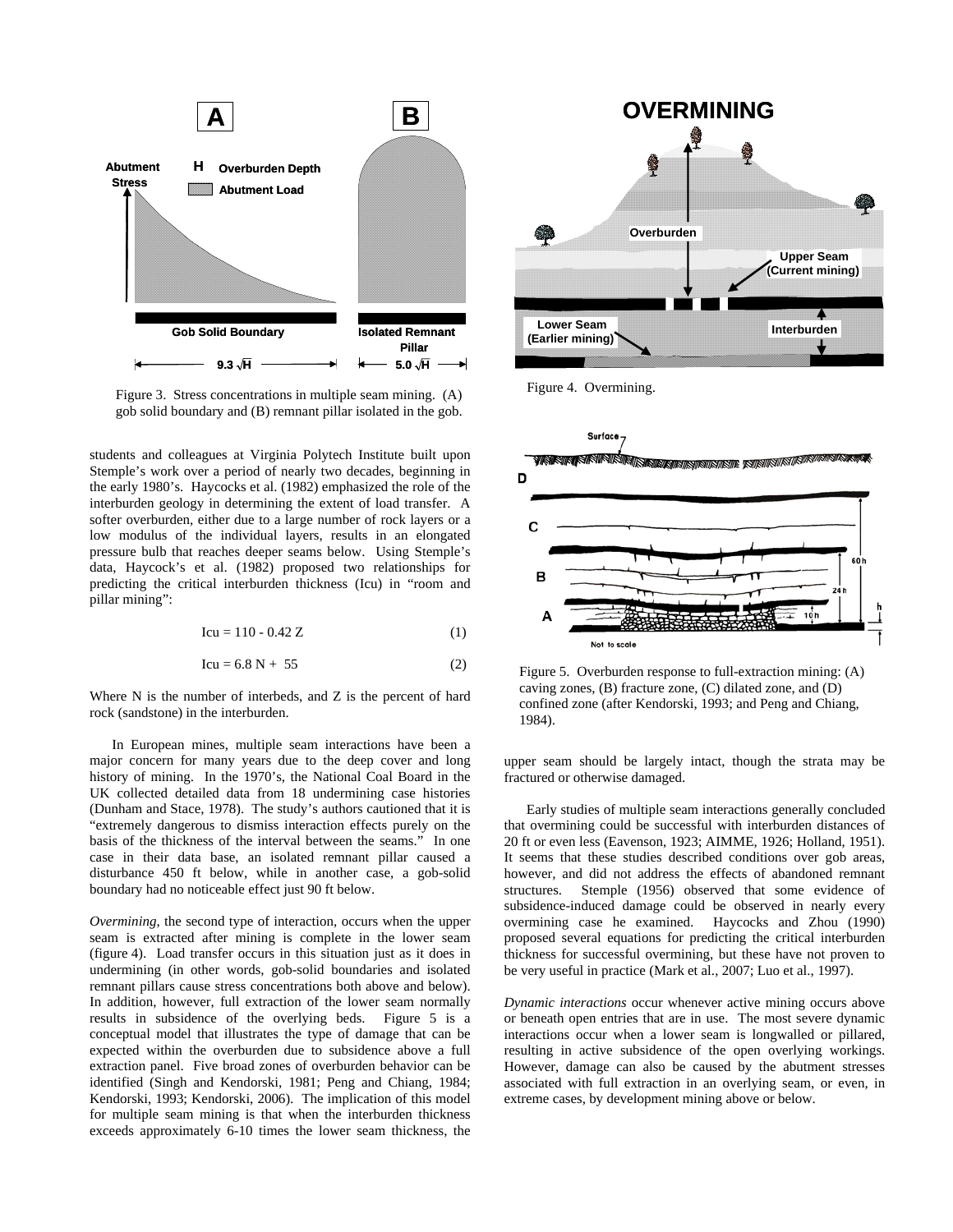The conditions associated with dynamic interactions are generally far more difficult than would have been the case if the open workings were developed after the full extraction was completed. For this reason, experts have been warning for nearly a century that dynamic interactions should be avoided at all costs (Eavenson, 1923; Paul and Geyer, 1932; Stemple, 1956; Lazer, 1965). Unfortunately, at least three relatively recent cases have been reported in the literature, and the overlying entries were lost or severely damaged in every case (Su et al., 1986; Ellenberger et al., 2003; Mark, 2006). Less predictable are instances in which delayed subsidence of underlying works has the same destructive effect on overlying entries. In one instance, a set of mains was developed 180 ft above pillared works, and conditions were excellent for two years. Then the roof began to deteriorate dramatically, and heavy supplemental support was required to prevent major roof collapses (Mark, 2006).

*Ultra-close mining* is the fourth type of interaction, and the only one in which development mining alone is significant. The primary concern is failure of the interburden between the two seams. The beam of interburden can fail either through shear caused by pillar punching, or by tension caused by the self-weight of the rock plus that of any machinery working on it (figure 6). Ultra-close scenarios are most likely to occur near where a thick seam splits, or where a rider coalbed is of mineable thickness.



Figure 6. Ultraclose mining (after Chekan and Listak, 1994).

 Ultra-close interactions are unlikely when the two seams are more than 20-30 ft apart (Haycocks and Zhou, 1990; Singh et al., 2002). Zhou and Haycocks (1989) determined that the minimum safe working thickness for a massive, unstratified sandstone was just 6 ft, while for shale it was 20 ft. Columnization of the pillars is considered the standard design practice when ultra-close interactions are a concern (Singh et al., 2002; Munsamy et al., 2004).

*Other multiple seam hazards* include the potential for inundation from an overlying, flooded mine, particularly where full extraction in the lower seam can create a direct pathway between the upper and lower seam gobs. MSHA regulations require that a permit be obtained prior to mining under a body of water (Michalek and Wu, 2000).

 A review of MSHA data indicates that of the 201 inundation incidents that were reported between 1996 and 2005, only four resulted when caving associated with full extraction in a lower seam intersected water-filled overlying workings. Several other water inundations occurred when development in a lower seam inadvertently cut into uncased boreholes that were connected with an upper seam. No injuries were associated with any of these incidents. Interestingly, development above gob areas has been associated with large, but temporary, groundwater inflows in several instances (Stansbury, 1981; Bauer et al., 1992; Lazer, 1965). In these cases, the Fractured and Dilated Zones (see figure 5) apparently filled with excess groundwater which was drained when the entries were developed. Fractures in these zones can also fill with methane or oxygen-deficient air, resulting in inflows of methane or blackdamp when they are intersected by overmining.

### **NUMERICAL METHODS FOR MULTIPLE SEAM MINE DESIGN**

 Of the numerical techniques, the Displacement Discontinuity models are best suited for stress analysis of the complex threedimensional geometries of many multiple seam situations. Displacement Discontinuity models have undergone continuous development and improvement over the past two decades (Heasley and Su, 2006). The original MULSIM and MULSIM-PC codes were limited to purely elastic analyses (Donato, 1992). MULSIM-NL allowed yielding of elements within the coal seams and nonlinear gob elements (Zipf, 1992), but the overburden was still simulated as one solid material. LaModel introduced a formulation that simulates the overburden as a stack of layers with frictionless interfaces, thereby providing a more realistic suppleness to the strata response (Heasley and Chekan, 1999). LaModel can also consider topographic relief and subsidence, and LaModel grids can be generated directly from AUTOCAD mine maps (Heasley and Agioutantis, 2001). The most recent development is a simplified two-dimensional version of LaModel, called LaM2D, which is much easier to grid and which runs in a fraction of the time required for the full 3D model (Heasley and Akinkugbe, 2004).

 Chekan and Listak (1993; 1994) employed MULSIM-NL in an extensive series of parametric studies evaluating the effects of mining sequence and orientation on multiple seam interactions. Their most significant findings were:

- Peak multiple seam stresses are greater when retreating from the solid toward the gob than they are when retreating from the gob to the solid (figure 7);
- Stresses on the longwall face are greatest when the face is being retreated in a direction directly perpendicular to a remnant structure in the other seam, and;



Figure 7. Influence of retreat direction on multiple-seam interaction: (A) retreating from solid to gob creates an unfavorable "stress window," while (B) retreating from gob to solid results in lower stress concentrations (after Chekan and Listak, 1993).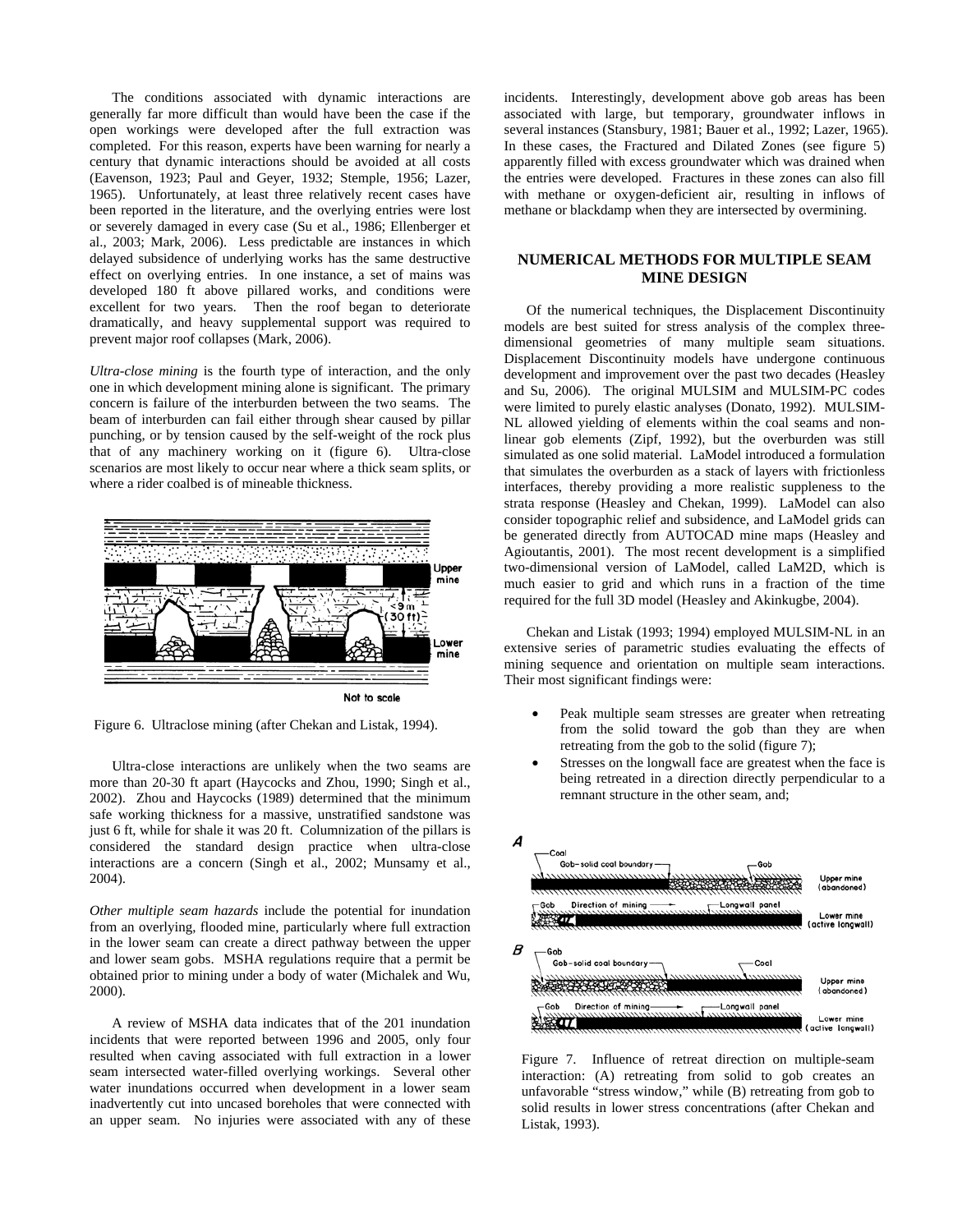• Orientation relative to other seam remnant structures is not a major factor for development workings.

 Hsuing and Peng (1987a) used finite element modeling to develop some rules-of-thumb for undermining. They concluded that if the interburden thickness is 2-3 times the width of the upper seam isolated remnant pillar, no interaction is likely to occur. On the other hand, when the interburden is less than 10 times the mining height of the upper seam, the models indicated that the lower seam is likely to be fractured as well as highly stressed. Hsuing and Peng (1987b) also indicated that it is best to retreat from the gob towards the solid, and that the best situation occurs when a longwall face maintains an approach angle of about 30 degrees to remnant structure.

 Some recent examples of finite element and finite difference model applications to multiple seam mining include 2- and 3-D analyses of pillar and roof stability in overmining cases from northern WV (Zhang et al., 2004; Morsy et al., 2006). Zipf (2005) focused on the effects of vertical stress, horizontal stress, stress reorientation, and bedding slip on failure mechanics during multiple seam mining. Gale (2004) evaluated different stacked longwall chain pillar layouts in the Australian context, and concluded (as have many others) that the offset arrangement is far superior to vertical stacking. His models also predicted that stress transfer might be observed up to 4 pillar widths above and below a chain pillar, which would be approximately 400 ft for a typical Australian longwall design.

### **FACTORS AFFECTING MULTIPLE SEAM INTERACTIONS**

 Nearly a century of research has identified a number of qualitative factors that can affect the intensity of a multiple seam interaction. These include:

- *Depth of cover*: The deeper the overburden, the greater the potential stress concentration caused by multiple seam mining.
- *Mining sequence*: Overmining is more difficult than undermining, because of the potential for rock damage caused by subsidence. Dynamic interactions (particularly retreating beneath open works) should be avoided at all costs.
- *Interburden thickness*: The smaller the distance between the seams, the greater the intensity of the potential interaction.
- *Type of remnant structure*: Isolated remnant pillars that are surrounded by gob cause more intense interactions than do gob-solid boundaries. First workings are generally not a concern unless the seams are ultra-close.
- *Interburden geology*: Stronger, less bedded interburden tend to distribute multiple seam stress concentrations more rapidly, resulting in less intense interactions.
- *Immediate roof geology*: Weak roof (and floor) are more likely to be damaged by multiple seam interactions.
- *Angle of approach to remnant structure*: Retreat mining should proceed from the gob towards the solid side of a gob-solid boundary, and a longwall should not be brought broadside into long remnant structure.

 The goal of the NIOSH multiple seam study was to *quantify* the effects of these factors, so that they can be evaluated on a sitespecific basis and used in design.

# **NIOSH MULTIPLE SEAM DATA BASE**

 In conducting the study, NIOSH relied primarily on an empirical approach. Empirical methods in ground control start with the concept that real-world mining experience, in the form of case histories, can provide valuable insight into the performance of very complex rock mechanics systems. In recent years, statistical analysis of large ground control case history data bases has led to the development of methods for longwall pillar design (Mark et al., 1994; Colwell et al., 1999), roof bolt selection (Mark et al., 2001), retreat mine pillar design (Mark and Chase, 1997), and the design of rib support (Colwell and Mark, 2005). While fairly uncommon in mining, modern empirical research methods based on quantitative data analysis using statistics are the foundation of econometrics, epidemiology and many other scientific disciplines.

 Past empirical studies of multiple seam mining have floundered because the data bases were too small for the large number of geologic and mining variables involved in multiple seam interactions, and because bi-variate analyses are inappropriate when there are so many variables involved. The key to the success of the NIOSH study was the assembly of the largest data base of multiple seam case histories ever collected.

 The mines included in the NIOSH data base were identified through discussions with mining company personnel and MSHA Roof Control Specialists in each District. The study focused on those mines that had experienced the most difficulties with multiple seam interactions. A total of 44 mines were visited in the course of the study, nearly all from the Central Appalachian and Western coalfields (figure 8).



Figure 8. Location of mines included in the NIOSH multipleseam data base.

 The key goal of each mine visit was to develop a history of multiple seam interactions for the operation. Care was also taken to collect successful case histories as well as unsuccessful ones. Overlay mine maps, showing both the active mine and past workings above and/or below, were reviewed with experienced mine officials who had first-hand experience of the conditions encountered. Every instance where the active mine had crossed a gob-solid boundary or a remnant pillar was discussed. The officials also provided their best recollection of the support used and other relevant information. These discussions resulted in a preliminary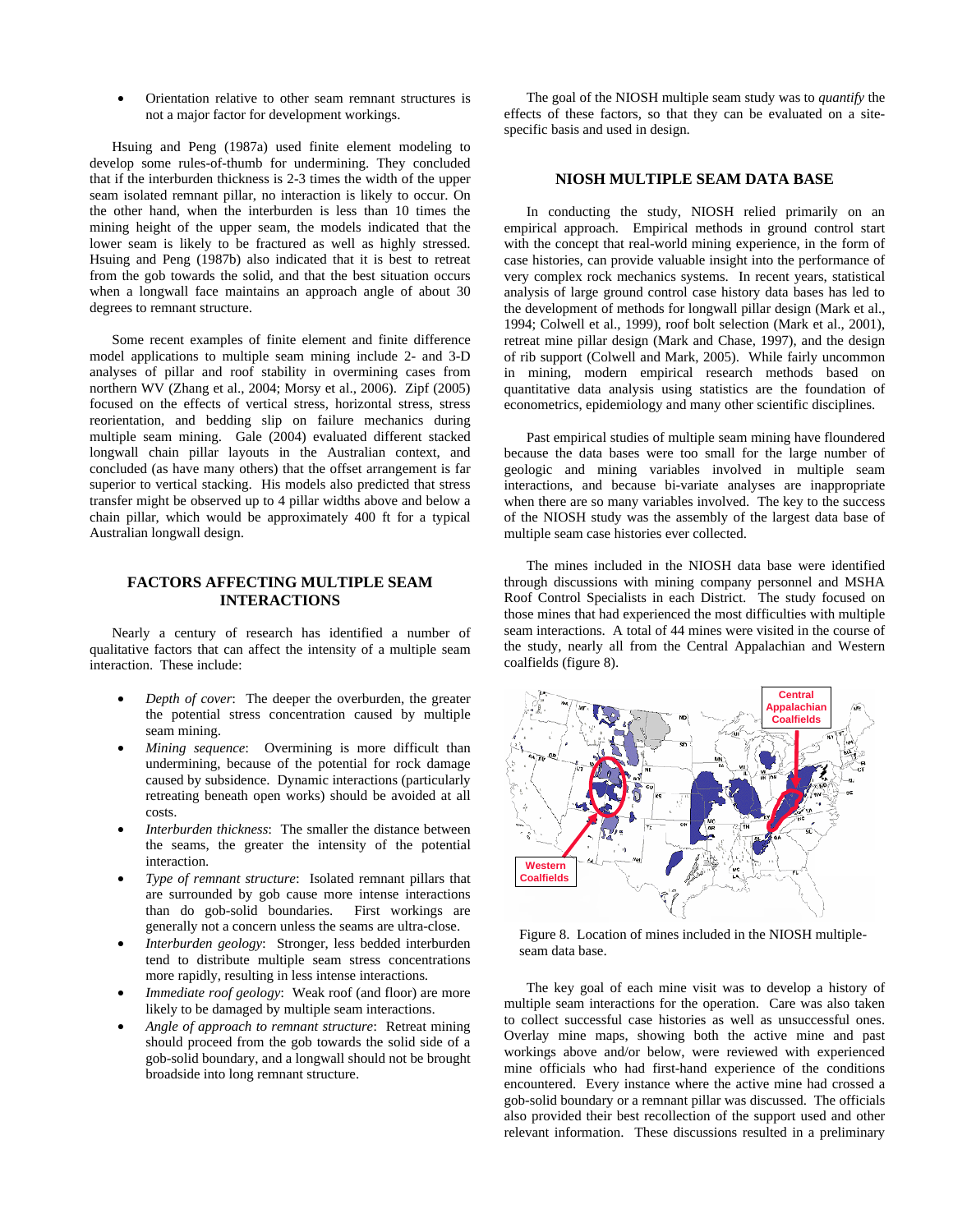list of case histories for the operation. In general, only those case histories where problems might reasonably have been expected were documented. The many cases where the seams were clearly too far apart for interaction to occur were ignored.

 Underground investigations were also conducted at nearly every mine. It was seldom possible to access more than a few of the historic interaction sites, because many were in sealed or otherwise inaccessible areas. However, underground observations provided a sample of the ground conditions associated with interactions at that mine. Mapping of the conditions was only conducted in rare instances. The underground visits also provided raw data on roof geology and strength for determination of the Coal Mine Roof Rating (CMRR).

 The mine officials were also asked to provide Autocad files with mine maps for all the seams on the property, together with exploratory bore logs. These data were subsequently analyzed by NIOSH to complete the data base.

# **PARAMETERS IN THE DATA BASE**

 In any empirical study, the most important parameter is the "Outcome" for each case history. The multiple seam study employed a combination of reported conditions and evidence from the mine map to rate the Outcome. For example, where a roof fall occurred above or beneath a remnant structure, but the map showed that nearby non-interaction areas encountered a similar density of roof falls, the case would be eliminated from the data base.

The two Outcomes were defined as follows:

- *Successful* cases were those where undermining or overmining had occurred, but no effect was reported in the seam currently being mined (the "target seam"). Successful cases also included those where the presence of past mining was noticed underground (for example, there was slightly more rib spall or an occasional roof crack), but the interaction was so minor that it did not have any effect on mining operations.
- *Unsuccessful* cases (Failures) were those where mining operations were abandoned, or in which mining was completed with significant difficulties, including such evidence on the mine map as roof falls, entry segments or crosscuts that were not developed, or pillars that were left unmined during retreat operations.

The "explanatory" or "independent" variables are those that are thought to possibly contribute to the Outcome. Values for some of the variables were readily-available, including whether the case was:

- Overmining or undermining;
- Development or retreat;
- Longwall or room-and-pillar.

Other variable values could be obtained from the mine maps or drill logs:

- Depth to the target seam;
- Thickness of the interburden;
- Seam heights for both seams.
- Time lag between the mining of the two seams (obtained by comparing the dates of mining for each seam).
- Angle of mining at which the active section intercepted the remnant structure.

 The level of roof support was determined during the discussion with the mine staff. Originally, the plan was to use the NIOSH Analysis of Roof Bolt Stability (ARBS) method to measure the amount of support installed. However, it was found that in almost every instance the primary support consisted of 4- or 5-ft fullygrouted resin bolts. With so little variation, it did not make sense to include primary support as an independent variable. Similarly, supplemental support was almost always a pattern of 8- to 12-ft long cable bolts or resin-assisted mechanical bolts. Therefore, supplemental support was included as a "yes/no" variable.

 A remnant structure was judged to be an isolated remnant pillar if its SF indicated that it concentrated the abutment stress as shown in Figure 3. Equation (3) was used to determine whether a pillar was considered an isolated remnant or a gob-solid boundary:

$$
W_p = 5\sqrt{H}
$$
 (3)

where Wp is the maximum width (ft) for a remnant structure to be considered an isolated remnant pillar, and H is the depth of cover (ft). Equation (3) indicates that the maximum width of an isolated remnant pillar is 100 ft at 400 ft of cover, and 200 ft at 1,600 ft of cover (figure 9). Wider remnant structures were considered gobsolid boundaries, and very narrow pillars (those falling to the left of the shaded area in figure 9) were assumed to have yielded.



Figure 9. Upper and approximate lower limits for determining whether a remnant structure is an isolated remnant pillar or a gob-solid boundary.

 The CMRR was normally determined underground, but the core logs often showed that the geology varied from hole to hole. Using the underground unit ratings for individual rock layers, CMRR values were calculated for each borehole. Each case history was then assigned the CMRR determined for the nearest borehole. However, since geostatistical studies have shown that immediate roof geology is seldom consistent between holes (Mark et al., 2004), an average CMRR value was also determined for each mine.

 None of the case histories had a CMRR of less than 44, which means that truly weak roof conditions are not represented in the data base. For this reason, and because it was believed that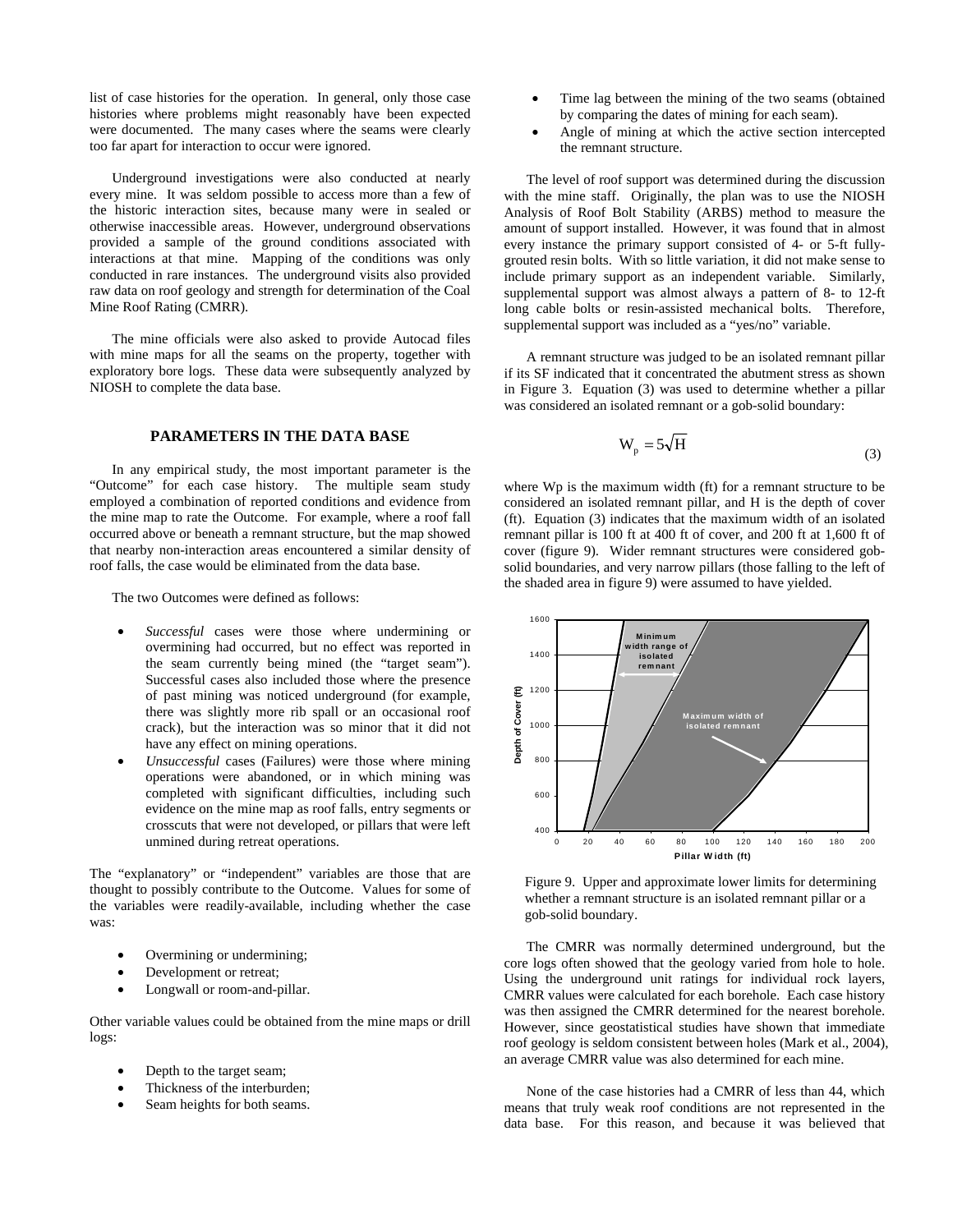increasing the CMRR from 40 to 50 has a greater effect on stability than an increase from 80 to 90, the CMRR used in the analysis was:

$$
lnCMRR20 = ln (CMRR-20)
$$
 (4)

Since this logarithmic transformation implies that impact of a multiple seam interaction is amplified when the roof is weak, using the log version means that the ultimate design equation is more conservative for the lower CMRR values.

 The Percentage of Competent Rock in the interburden was calculated at each borehole by summing the total thickness of sandstone, sandy shale, and limestone, and then dividing by the total interburden thickness. The number of beds in the interburden was also estimated from the core logs.

### **LAM2D AND MULTIPLE SEAM PILLAR STABILITY FACTORS**

 An important difference between this study and past multiple seam studies is the use of LaModel to obtain estimates of the multiple seam stresses for all the case histories. Because of the large number of case histories, this study employed the twodimensional LaM2D version of LaModel. Some simplifications were necessary in order to create 2-D grids of the case histories:

- Gob widths were defined by the least dimension of the gob (in plan view);
- Entry widths in the previously-mined seam were adjusted so that the model 2D extraction ratio approximated the true 3D extraction ratio, in order to more accurately simulate pillar yielding;
- Standard LaM2D defaults for the rock and coal moduli, lamination thickness, gob stiffness, and yielding properties of the previously mined seam were employed;
- Coal elements in the target seam were modeled as elastic (non-yielding) to better estimate the loads that the ground was attempting to apply to the critical pillars, and;
- An out-of-plane extraction ratio multiplier was applied to the target seam to account for the crosscuts that could not be modeled in 2D.

 Figure 10 shows a portion of a typical LaM2D model grid. The key stress output from LaM2D was the average multiple seam stress on the critical (most highly stressed) pillar. The results from the LaM2D analyses were then used to determine the multiple seam pillar stability factor (ARMPS  $SF_{MS}$  or ALPS  $SF_{MS}$ ) determined for the target seam, using the following formula (using either ARMPS or ALPS as appropriate):

$$
ARPMS SFMS = ARMPS SF \left[ \frac{\text{single scan load}}{(\text{single scan load} + \text{multiple scan load})} \right]
$$
 (5)

 Finally, a SF Rating was calculated by comparing the ARMPS  $SF<sub>MS</sub>$  to the recommended ARMPS SF, which depends upon the depth of cover (Chase et al., 2002). Those cases where the ARMPS  $SF<sub>MS</sub>$  exceeded the recommended SF were given a rating of 1, and the others were rated 0.



Figure 10. A portion of a LaM2D grid.

#### **DESCRIPTION OF THE DATA BASE**

 The final data base included 344 case histories from 36 different coal mines. The cases include 252 development cases and 92 retreat mining cases. Since retreat mining cannot be conducted unless development mining was successful, every retreat mining case is also included in the development mining data base.

 Figure 11 shows that more than half the cases in the data base involved undermining during development (n=190). Only about 13% of these undermining development cases were judged to be failures. Retreat mining was later attempted in about 40% of the undermining cases, and was successful about 65% of the time. There are about one-third as many overmining development cases in the data base as undermining  $(n=61)$ , and their failure rate is almost three times as great. Retreat mining was only attempted in 19 of the overminining cases in the data base, with a 68% success rate.



Figure 11. Histogram showing the case history data base by type of mining (development or retreat) and type of interaction (overmining or undermining).

 Figure 12 shows the type of remnant structure encountered for the development cases only. It indicates that when undermining encountered a gob solid boundary, the crossing was successful 90% of the time. The failure rate almost doubled for undermining isolated remnant pillars however, from 10% to 19%. Overmining developments were successful 73% of the time when crossing gob solid boundaries, but that rate dropped to only 59% for remnants.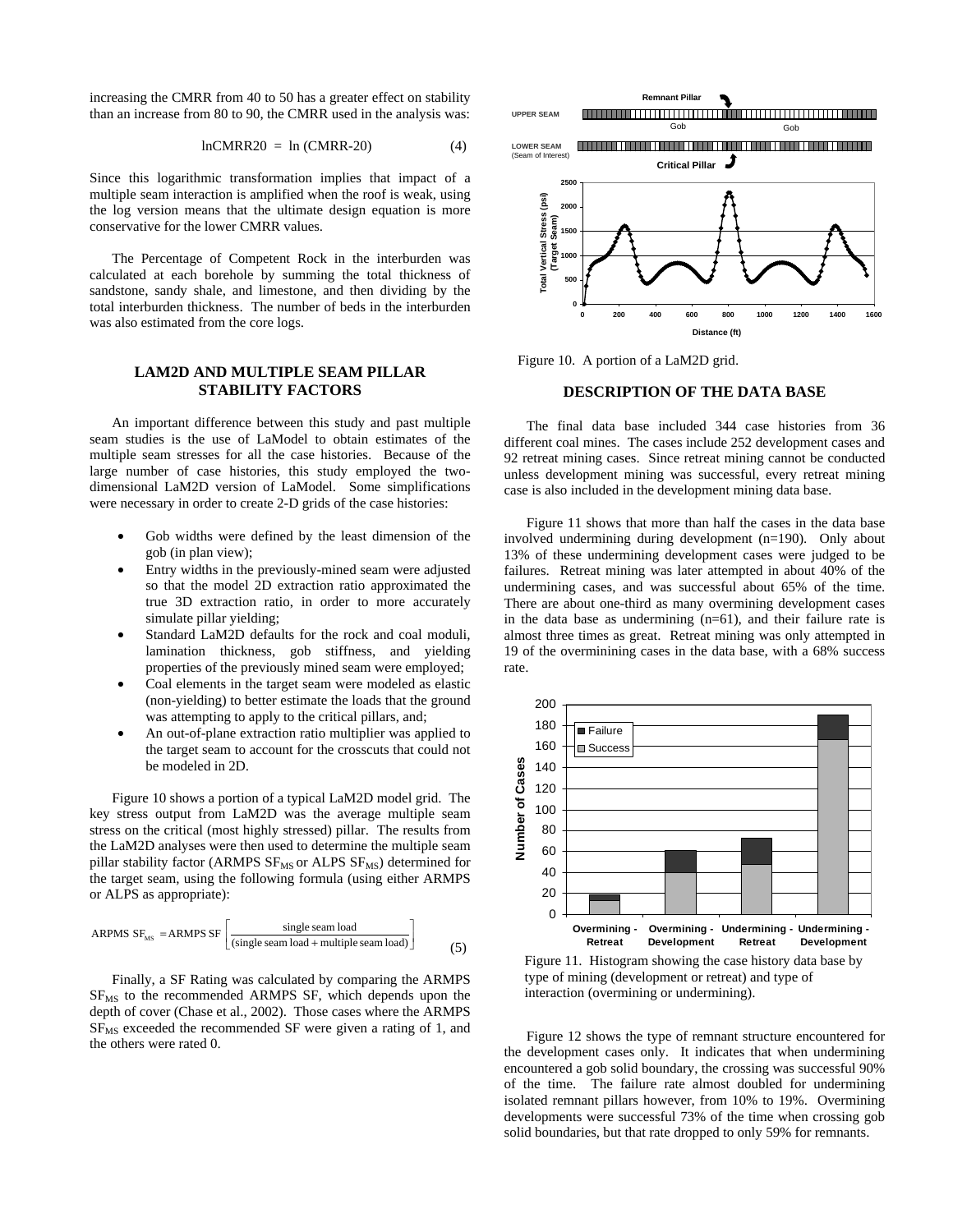

Figure 12. Histogram showing the case history data base by type of remnant structure and type of interaction.

 Figure 13 shows the depth of cover and interburden thickness for the undermining cases. In about 90% of the cases, the depth of cover ranged between 400 and 1,200 ft. The interburden is less than 220 ft in all but 20 cases (and those 20 are all successes).



Figure 13. Plot showing depth of cover and interburden thickness for the undermining cases in the data base.



Figure 14. ARMPS SF for the case histories compared with the suggested values of the ARMPS SF.

 Figure 14 shows the ARMPS SF adjusted for the multiple seam stress plotted against the depth of cover. Of the failed cases, about one-third had ARMPS SF that were below the recommended values. These included nearly one-half of the retreat cases. In contrast, more than 87% of the successful cases (including two-thirds of the retreat successes) had ARMPS SF that exceeded the recommended values. The clear implication is that many multiple seam interactions could be avoided simply by adjusting the pillar design to account for the additional multiple seam stresses. On the other hand, there are still many unsuccessful cases in the data base that cannot be explained by improper pillar design.

#### **STATISTICAL ANALYSIS**

 Logistic regression, the statistical technique employed in this study, is the most common multivariate statistical technique used when the outcome variable is binary (i.e., there are two possible outcomes). The goal of logistic regression analysis is to develop an equation that can predict the Outcome using a combination of the explanatory variables (Hosmer and Lemeshow, 2000). Further details on the logistic regression modeling of the multiple seam case histories can be found in Mark et al. (2007).

 Of the 344 cases in the data base, the outcome in 9 of them was considered "borderline," and these were excluded. An additional 26 failed cases were excluded because their ARMPS (or ALPS)  $SF<sub>MS</sub>$  were less than the recommended values. It was believed that the poor mining conditions in these cases were likely attributable to inadequate pillar design, rather than to multiple seam interaction per se. As a result, the final data base included 309 cases histories.

 The first step in the analysis was to weight the cases. Weighting was necessary because some mines provided a large number of case histories, while others provided only a few. To fairly represent all these cases, without allowing the data base to be overwhelmed by a few mines that contributed many cases, the following weighting equation was used:

case weight = 
$$
\frac{1}{\sqrt{N_m}}
$$
 (6)

where:  $Nm =$  the total number of cases from this mine.

In other words, the more cases there were from an individual mine, the smaller the weight of each individual case, but the greater the weight of the mine's total experience.

 In designing the analysis, a key issue was whether the undermining cases, overmining cases, development cases, and retreat cases should be analyzed separately or together. There are good scientific arguments for separating them, since the mechanics of the interactions may be different in the different groups. The disadvantage is that the four data bases would each be much smaller. The analyses showed that all four groups could be combined and analyzed together (Mark et al., 2007).

The final, best model is given below:

$$
g(x) = -0.81*TVS + 1.79*UO + 0.0233*INT + 2.02*EX- 1.80*REMPIL + 1.95*InCMRR20 - 6.47
$$
 (7)

- where:  $g(x) = A$  measure of the likelihood of a case being a success
	- TVS = Total vertical stress on the critical pillar (thousands of ksi)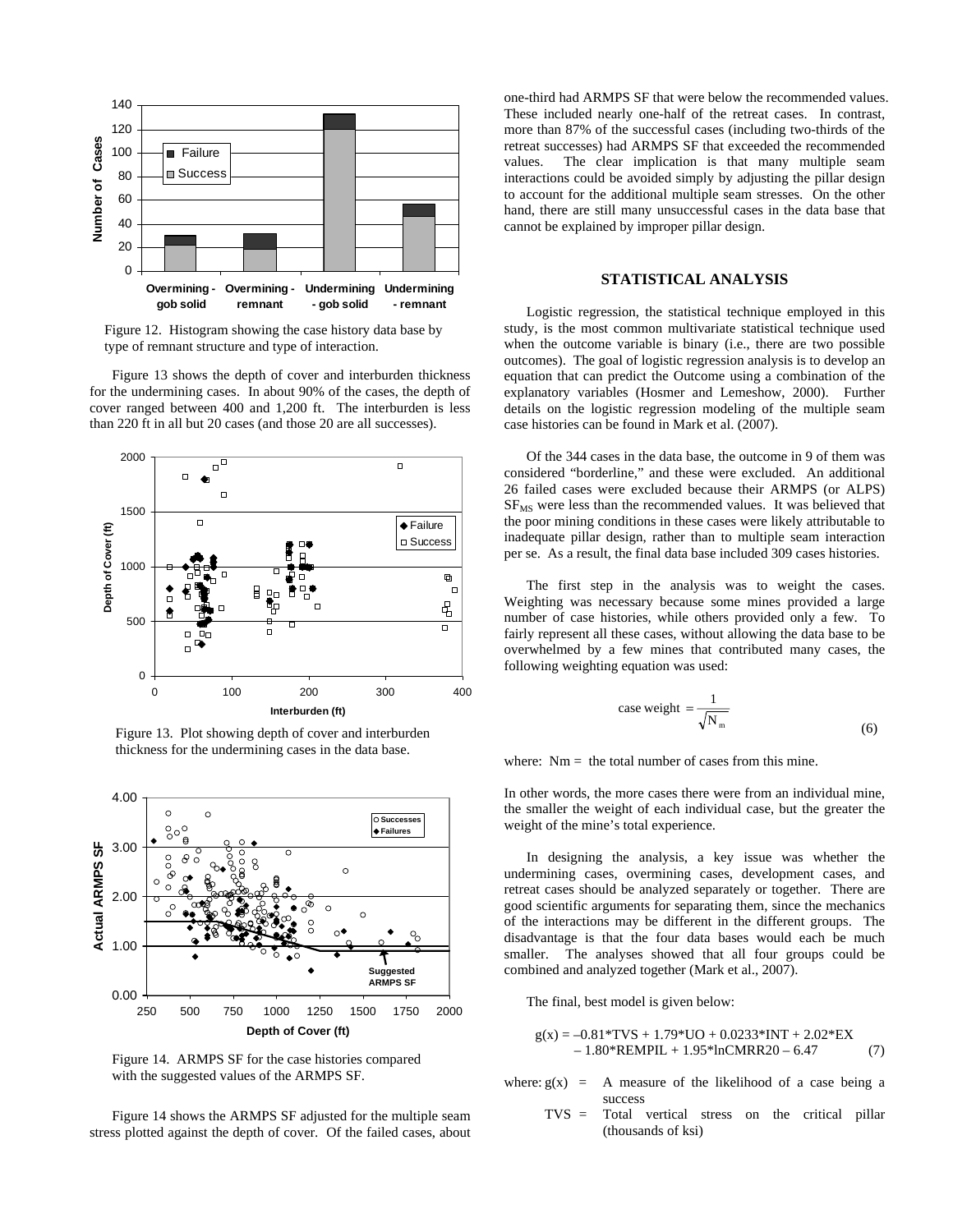|                           | $UO = 1$ for undermining, 0 for overmining                |
|---------------------------|-----------------------------------------------------------|
|                           | $INT = Interburden (ft)$                                  |
|                           | $EX = 1$ for Extra Support, 0 for none                    |
|                           | $REMPIL = 1$ for isolated remnant pillar, 0 for gob-solid |
|                           | boundary                                                  |
| $lnCMRR20 = ln (CMRR-20)$ |                                                           |

 All of the parameters in this model are statistically significant at well above the 99% confidence level (Mark et al., 2007). The ROC (a logistic regression analog to the r-squared used to measure goodness-of-fit in multiple regression (Hosmer and Lemeshow, 2000)) is 0.88 for this model.

 For use in mine design, the "cut point" value separating predicted successes from failures was adjusted to  $g(x)=0.86$  (Mark et al., 2007). Table 1 indicates that with this cut point, the model correctly classifies approximately 81% of the cases overall, including 79% of the failures.

 Since equation (7) would be difficult to use directly in design, it was rearranged to predict the "critical interburden thickness" (INTcrit, ft) and the maximum allowable stress on the critical pillar (TVSallow, psi):

$$
INTcrit = 35*TVS - 77*UO - 87*EX + 77*REMPIL
$$

$$
83*(lnCMRR20) + 359
$$
 (8a)

$$
TVSallow = 1000 (2.21*UO+0.0288*INT+2.49
$$
  
\*EX-2.22\*REMPIL+2.41\*(lnCMRR20)-10.33) (8b)

 One disadvantage of equation (8a) is that in some extreme cases it can predict a negative value of the critical interburden thickness. Therefore, a logistic regression model was determined using the log of the interburden in place of the interburden per se. The resulting lnINT model was very similar to equation 5, but its ROC was slightly less at 0.87. The lnINT model was used to derive a second pair of equations for the critical interburden thickness INTcritLN and the TVSallowLN.

$$
INTcritLN = EXP(0.35*TVS - 0.74*UO - 0.99*EX + 0.74* REMPIL - 0.91*(lnCMRR20) + 7.23)
$$
 (9a)

$$
TVSallowLN = 1000 (2.11*UO+2.85*Ln(INT)+2.83*EX-2.10*REMPIL+2.59*(lnCMRR20)-20.75)
$$
 (9b)

 Figure 15 shows that in general INTcritLN>INTcrit when the interburden is less than about 50 ft or greater than about 170 ft. Since the linear interburden model fits the data slightly better, equation (8a) was preferred for most situations. The log interburden model is preferred only for the thinnest interburdens, where equation (9a) provides the most conservative value for the critical interburden.

 When the actual interburden thickness exceeds the INTcrit determined by equation (8a), there is a very good likelihood that conditions will be satisfactory. The data in Table 1 and Figure 16 indicate that within the NIOSH data base, only 4.3% of the cases (9.6 of 221.8 weighted cases) where the interburden exceeded the critical value defined by equation (8a) were failures. Of the cases where the actual interburden was less than the critical value, the multiple seam interaction resulted in unsatisfactory conditions 41.5% of the time.



Figure 15. Comparison of Equations 8 and 9, showing that the logarithmic version (Equation 9) can yield the most conservative value of the critical interburden when the calculated interburden is less than about 50 ft.

Table 1. Performance of the Design Equation against the NIOSH data base.

| Model predictions                          |                    | No. of % of total |
|--------------------------------------------|--------------------|-------------------|
|                                            | cases <sup>1</sup> | cases             |
|                                            | 212.2.             | 68.7              |
|                                            | 36.2               | 11.7              |
| Total cases correctly predicted            | 248.4              | 80.4              |
|                                            | 9.6                | 3.1               |
|                                            | 51.0               | 16.5              |
| Total cases incorrectly predicted          | 60.6               | 19.6              |
|                                            | 309                | 100%              |
| $\sqrt[1]{1}$ Weighted using equation (6). |                    |                   |



Figure 16. Performance of the design equation, comparing the suggested critical interburdens with the actual interburdens in the case histories.

 Equation (8a) also indicates that to maintain the same outcome when other factors are held constant: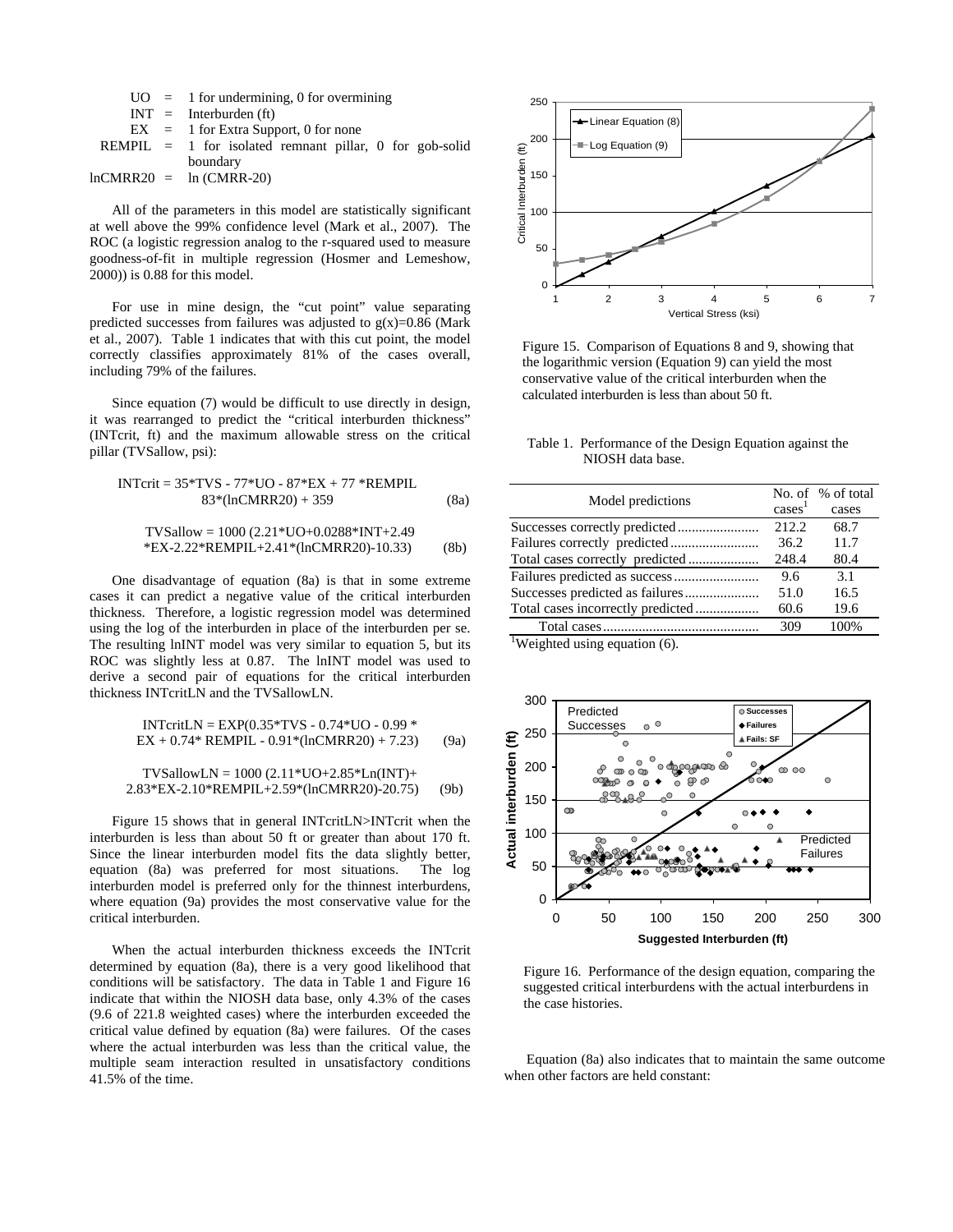- In order to compensate for an additional 1,000 psi of vertical stress on the critical pillar, an additional 35 ft of interburden would be required;
- Overmining requires 77 more ft of interburden (or a 2,200 psi reduction in the total vertical stress) than undermining;
- An isolated remnant pillar requires 77 more ft of interburden (or a 2,200 psi reduction in the total vertical stress) than a gob solid boundary;
- A CMRR  $= 45$  roof requires approximately 50 more ft of interburden (or 1,580 psi less total vertical stress) than a  $CMRR = 65$  roof.

 The analysis indicates that by installing a pattern of cable bolts or other heavy supplemental support it may be possible to mine with 87 ft less of interburden than would be the case without the extra support. However, while supplemental support may make mining possible, the likelihood of encountering rib spalling, floor heave, or hazardous roof also increases when the analysis suggests that supplemental support is necessary.

 In Figure 17, the case histories are plotted again, but this time each point is plotted with its suggested overburden for the no extra support (EX=0) condition. Three regions are defined on the graph. The uppermost region, where the actual interburden exceeds the critical interburden when EX=0 is labeled "Predicted Successes." Within this "Green" region, 97% of the case histories that maintained an adequate pillar SF were successful. In the middle, "Yellow" region, success is predicted only if a pattern of supplemental support is installed. Within the Yellow zone, 93% of the cases that did install supplemental support were successful, while just 63% of those who did not succeeded. In the bottom, or "Red" region of the graph, where failure is predicted, only 52% of the cases were successful.



Figure 17. Suggested critical interburden values setting EX=0.

# **VARIABLES NOT INCLUDED IN THE DESIGN EQUATION**

 The design equation does not include a number of variables that past studies had identified as being important to multiple seam analysis. This does not mean that these variables are not important, only that their influence was not identified in this study. For example, interburden competence was not significant in the NIOSH study. Two related factors may have contributed to this:

- The percent of competent rock was based entirely on the geologic descriptions included with the core logs. In many cases, the description was little more than the rock type (shale, sandstone, etc.). In the Central Appalachian coalfields, however, some siltstones and even shales can be very strong (Rusnak and Mark, 2000). Without an actual geotechnical description, some weak rocks may have been labeled strong, and vice versa.
- Since the case histories are all from two coalfields where the rocks tend to be strong, there may not be sufficient variability in the data base to capture the effect of interburden competence.

 The time lag since mining the bottom seam was another variable that was not statistically significant. The data base contained a total of 12 overmining cases in which the time lag was less than 10 years. Of these, all but two were successes, indicating that time lag by itself is unlikely to be a major factor. However, one of the two failures proved to be a major outlier when compared with the rest of the data base. It seems quite likely, in this instance at least, that the settling time was important.

 The lack of influence of the lower coal bed to interburden thickness ratio may also be due to the small number of relevant cases in the data base. There were 30 cases (21 development and 9 retreat) in which the interburden thickness was 7.5-10 times the lower coal bed thickness. Of these, 13, or 44%, are failures, which is a relatively high failure rate. However, the effect may be captured by other variables, particularly the interburden thickness, which was less than 50 ft in all but one of these cases. It seems likely that the upper seam mining in these 30 cases probably took place in the fracture zone, above the top of the caving zone which is normally 6-10 seam heights above the lower bed (see figure 11). It may be that once the upper seam is above the caving zone, the lower coal bed to interburden thickness ratio may not be significant. However, since all of these cases (but one) came from just two mines in Virginia, it is possible that more trouble might be encountered in other geologic environments.

 Retreat mining was another factor that was not significant in the final analysis. The effect of retreat mining is indirectly included in the total vertical stress variable, however. On average, the total vertical stress was 20% greater in the retreat cases than in the development cases.

### **ANALYSIS OF MULTIPLE SEAM STABILITY (AMSS)**

 The results of this study have been implemented in a software package called "Analysis of Multiple Seam Stability" (AMSS). AMSS requires only that the user input a variety of easily-obtained geometric and mining parameters. The program automatically runs the necessary LaM2D and ALPS or ARMPS analyses. The primary output from AMSS is a three-level (green/yellow/red) prediction of the intensity of the multiple seam interaction that is likely to be encountered. The step-by-step procedure for using AMSS follows:

1. Identify critical remnant structures on the maps of mining in seams above and below the target seam. Every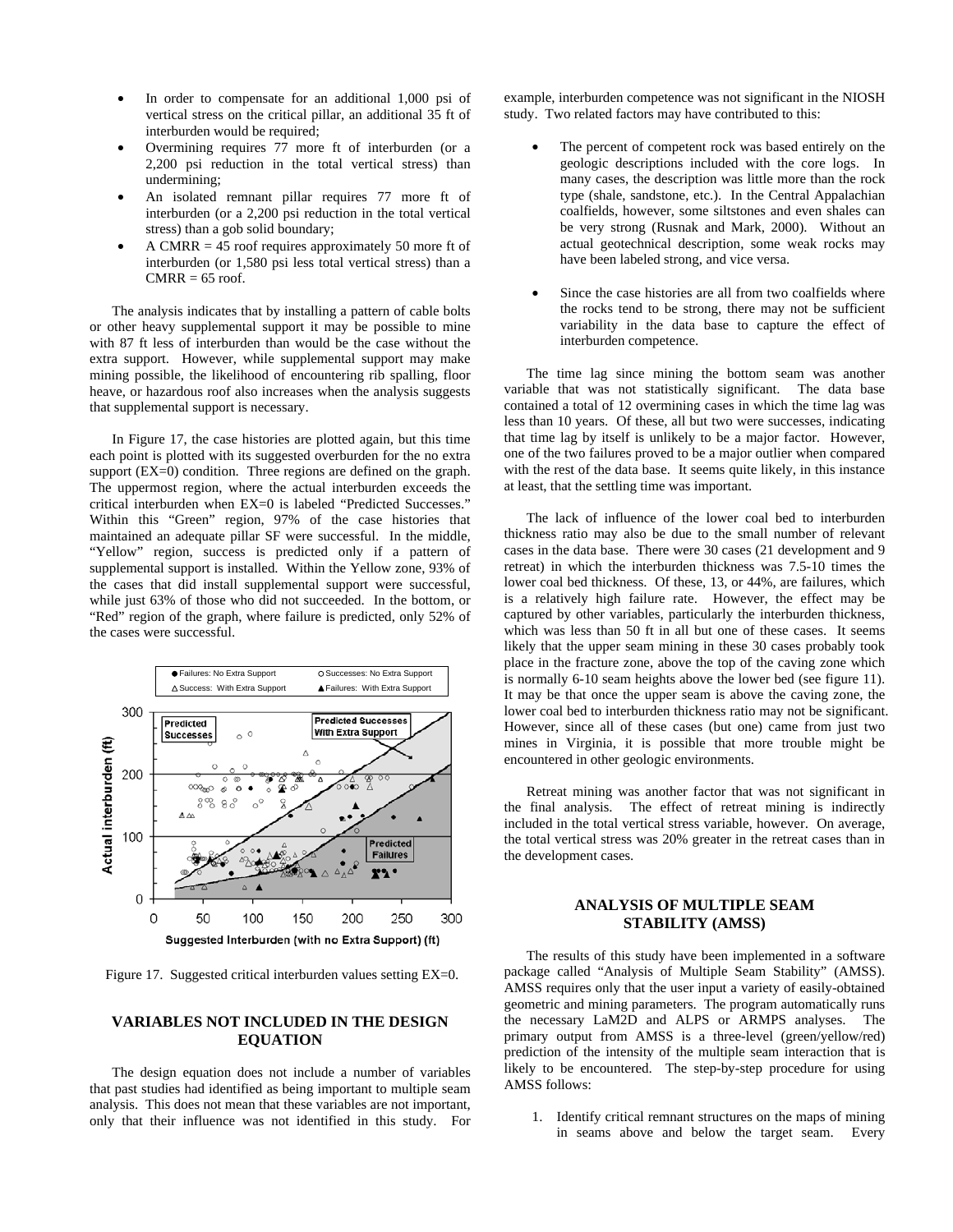remnant structure that may be crossed by active mine workings should be evaluated.

- 2. For each potential remnant structure crossing, determine these AMSS input parameters using the maps and core logs:
	- Depth of cover to the target seam;
	- Interburden thickness:
	- Seam heights (both seams):
	- Age of the older workings;
	- CMRR for the roof of the target seam.
- 3. Check that the parameters of the case being considered fall within the limits of the AMSS data base. If the roof of the active seam is very weak (CMRR<45) or the stress is very high (>5,000 psi) then AMSS should be used with caution. The same is true if the case involves overmining and the lower coalbed thickness to interburden ratio is less than 10. If the interburden thickness is less than 30 ft in either undermining or overmining, then potential for an ultra-close interaction should be the primary consideration. AMSS will help with this by printing a "warning" if the data entered falls at the margins of the data base.
- 4. Determine whether the remnant structure is a gob-solid boundary or an isolated remnant pillar. Figure 9 may be used if the structure is a pillar. If the remnant pillar is so small that it may have failed completely, it may be helpful to determine its ARMPS SF.
- 5. Enter the AMSS parameters on the first input page of the program. These parameters include:
	- Whether the active mining is longwall or room and pillar;
	- Whether the case is undermining or overmining;
	- The interburden thickness;
	- The type of remnant structure;
	- The active seam CMRR;
	- The previously mined seam thickness;
	- The width of gob areas, and;
	- The width of the isolated remnant pillar (if present).
- 6. Enter the mining parameters for the active seam into the ARMPS or ALPS module for the proposed section in the target seam. AMSS then automatically conducts a single seam ALPS or ARMPS analysis, as appropriate.
- 7. AMSS automatically creates a LaM2D grid, and conducts a LaM2D analysis of the remnant structure crossing. It then determines the multiple seam stress applied to the critical pillar in the target seam.
- 8. AMSS determines the ARMPS or ALPS multiple seam pillar stability factor ( $SF_{MS}$ ) for the target seam using equation (5), and compares it to the recommended ARMPS or ALPS SF. If the calculated  $SF_{MS}$  is lower than the recommended value, then AMSS will print a "warning" suggesting that the pillar size should be increased.
- 9. AMSS will use the design equations (equations 8 and 9) to determine the critical interburden thickness (INTcrit) and the maximum allowable total vertical stress on the

critical pillar (TVSallow), both with and without supplemental support.

- 10. AMSS compares the actual interburden and stress with the INTcrit and TVSallow values determined in step 9. Three predicted outcomes are possible:
	- a. GREEN: If INTcrit is significantly less than the actual interburden without supplemental support, then a major multiple seam interaction can be considered unlikely.
	- b. YELLOW: If the actual interburden is less than INTcrit without supplemental support, but greater than INTcrit with supplemental support, then adding a pattern of cable bolts or other equivalent supplemental support could greatly reduce the probability of a major interaction.
	- c. RED: If INTcrit even with supplemental support is greater than the actual interburden thickness, then a major interaction should be considered likely, and it may be desirable to avoid the area entirely.

 If desired, the pillar design in the target seam can be adjusted before running the program again. Changing the pillar size changes the value of the TVS, which can reduce it below the TVSallow (reducing the TVS also reduces the INTcrit.). Finally, if the case still falls within the "Yellow" range, it might be desirable to conduct a more detailed analysis using LaModel 3D.

#### **CONCLUSIONS**

 To conduct this study, NIOSH collected the largest data base of multiple seam case histories ever assembled. These data were analyzed with the multivariate statistical technique of logistic regression. The study also employed LaM2D to estimate the multiple seam stress, ALPS and ARMPS to determine pillar stability factors, and the CMRR to measure roof quality.

 Several of the study's findings confirm the conventional wisdom about multiple seam interactions. Overmining was found to be much more difficult than undermining, and isolated remnant pillars caused more problems than gob-solid boundaries. For the first time, however, it was possible to quantify these effects for protective mine design.

 The study found that pillar design is a critical component of multiple seam mine planning. Many of the failed cases involved pillars whose SF appeared inadequate once the multiple seam stresses were accounted for. Weaker roof was also found to significantly increase the risk of multiple seam interactions. Some factors that were not found to be statistically significant included the interburden competence, the time lag between mining the two seams, the lower coal bed to interburden thickness ratio, and the angle between the active mining and the remnant structure.

 The study resulted in the development of a computer program, called Analysis of Multiple Seam Stability (AMSS), which can help mine planners to evaluate each potential interaction and take steps to reduce the risk of ground control failure. The first step in the AMSS procedure is to evaluate the pillar design. The AMSS program calculates the single seam SF<sub>SS</sub> using ALPS or ARMPS, and then it automatically generates a Lam2D analysis that provides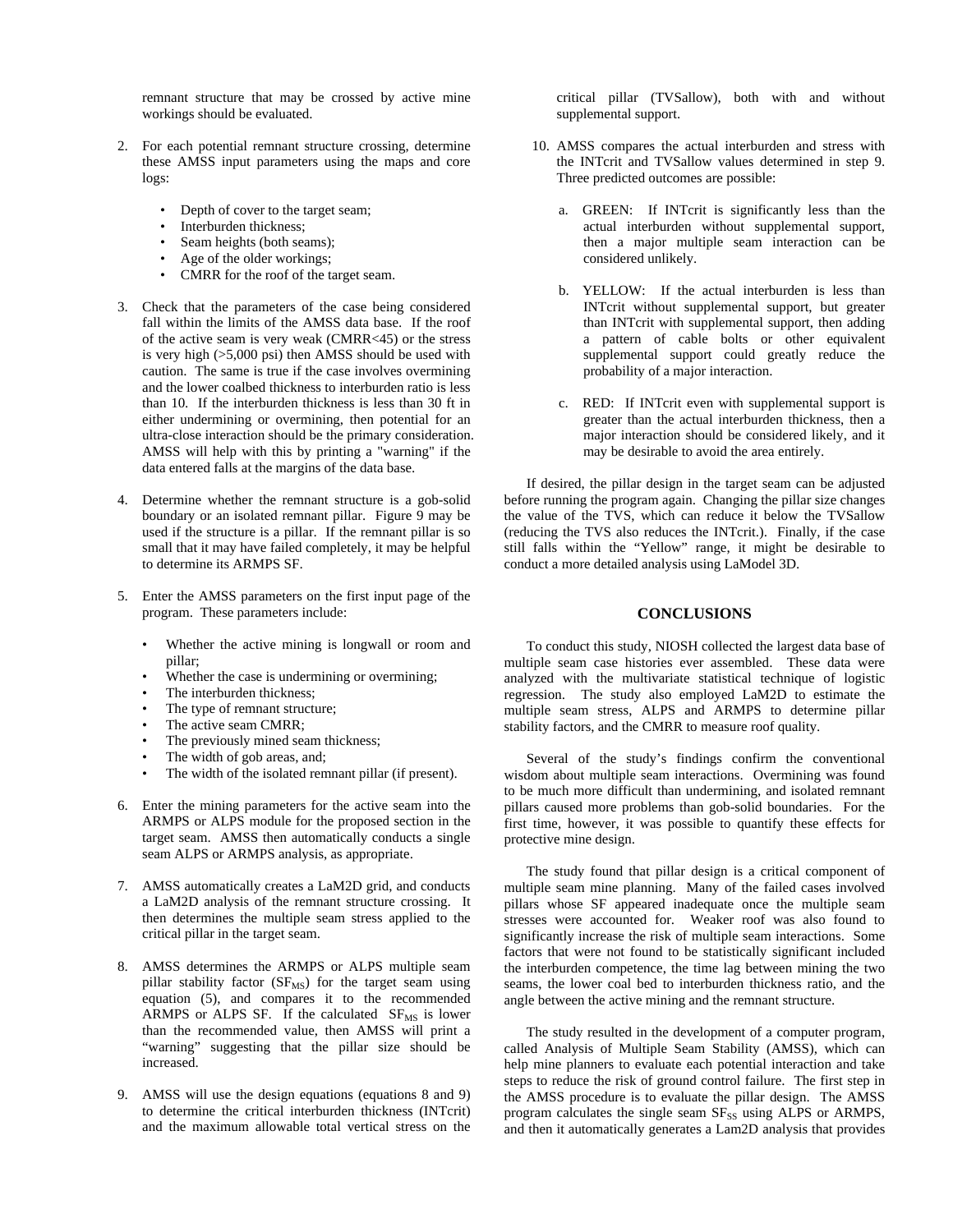the additional multiple seam stress. If the final, multiple seam  $SF<sub>MS</sub>$  appears inadequate, the  $SF<sub>MS</sub>$  can be improved by increasing the pillar width, dropping crosscuts, or reducing the entry width.

 The second part of the AMSS procedure is embodied in an equation that predicts the critical thickness of the interburden, and/or the maximum allowable pillar stress, required to minimize the likelihood of a multiple seam interaction. The program predicts the outcome in terms of three levels of risk: GREEN (where a major multiple seam interaction is considered unlikely), YELLOW (where adding a pattern of cable bolts or other equivalent supplemental support could greatly reduce the probability of a major interaction.), or RED (a major interaction should be considered likely, and it may be desirable to avoid the area entirely).

#### **REFERENCES**

AIMME (1926). Report of Sub-Committee on Coal Mining to Committee on Ground Movement and Subsidence. Transactions, AIME, Vol. 74, pp. 734-809.

Bate, R.L. and Kvitovich, J.F. (2004). Quantifying the Coal Reserve Dilemma in the Central Appalachian Mining Region. SME preprint 04-108, 8 pp.

Bauer, E.R., Cheken, G.J. and Sames, G.P. (1992). Influence of Subjacent Gob on Longwall Development Mining in the Upper Kittanning Coalbed of South Central Pennsylvania. Pittsburgh, PA: U.S. Bureau of Mines RI 9538.

Chase, F.E., Mark, C. and Heasley, K.A. (2002). Deep Cover Pillar Extraction in the U.S. Coalfields. Proceedings of the 21st International Conference on Ground Control in Mining, Morgantown, WV, pp. 68-80.

Chekan, G.J. and Listak, J.M. (1993). Design Practices for Multiple-Seam Longwall Mines. U.S. Bureau of Mines IC 9360.

Chekan, G.J. and Listak, J.M. (1994). Design Practices for Multiple Seam Room-and-Pillar Mines. U.S. Bureau of Mines RI 9403.

Colwell, M., Frith, R.C. and Mark, C. (1999). Calibration of the Analysis of Longwall Pillar Stability (ALPS) Chain Pillar Design Methodology for Australian Conditions. Proceedings of the 18th International Conference on Ground Control in Mining, Morgantown, WV, pp. 282-290.

Colwell, M. and Mark, C. (2005). Analysis and Design of Rib Support (ADRS) - A Rib Support Design Methodology for Australian Collieries. Proceedings of the 24th International Conference on Ground Control in Mining. Morgantown, WV, pp. 12-22.

DOE-EIA (2006). Annual Coal Report, 2005. Available at the website http://www.eia.doe.gov/fuelcoal.html.

Donato, D.A. (1992). MULSIM/PC – A Personal Computer Based Structural Analysis Program for Mine Design in Deep Tabular. U.S. Bureau of Mines IC 9325, 56 pp.

Dunham, R.K. and Stace, R.L. (1978). Interaction Problems in Multiseam Mining. Proceedings of the 19th U.S. Symposium on Rock Mechanics, Stateline, NV, May 1-3, pp. 171-187.

Eavenson, H.N. (1923). Mining an Upper Bituminous Seam After a Lower Seam Has Been Extracted. Transactions, AIME, Vol. 69, pp. 389-405.

Ellenberger, J., Chase, F. and Mark, C. (2003). Case Histories of Multiple Seam Coal Mining to Advance Mine Design. Proceeding of the 22nd International Conference on Ground Control in Mining, Morgantown, WV, pp. 59-64.

Fiscor, S. (2007). U.S. Longwall Census 2007. Coal Age *112*(2):30-38.

Gale, W.J. (2004). Multiple Seam Layout Guidelines and Feasibility of Partial Chain Pillar Removal. Final Report, ACARP Project C11032, 72 pp.

Haycocks, C. and Zhou, Y.Z. (1990). Multiple Seam Mining: A state-of-the-art review. Proceedings of the 9th International Conference on Ground Control in Mining, Morgantown, WV, pp. 1-11.

Haycocks, C., Ehgartner, B., Karmis, M. and Topuz, E. (1982). Pillar Load Transfer Mechanisms in Multiple-Seam Mining. SME Preprint No. 82-69.

Haycocks, C., Fraher, R., Haycocks, S.G. and Karmis, M. (1992). Damage Prediction During Multi-Seam Mining. SME Preprint No. 92-145, 7 pp.

Heasley, K.A. and Su, D. (2006). 25 Years of Progressive in Numerical Modeling for Ground Control-What Have We Accomplished and Where Do We Go Next. Proceedings of the 25th International Conference on Ground Control in Mining, Morgantown, WV, pp. 10-17.

Heasley, K.A. and Agioutantis, Z. (2001). LAMODEL – A Boundary Element Program for Coal Mine Design. Proceedings of the 10th International Conference on Computer Methods and Advances in Geomechanics, University of Arizona, Jan. 7-12, pp. 1679-1682.

Heasley, K.A. and Akinkugbe, O. (2004). A Simple Program for Estimating Multiple-Seam Interactions. SME Preprint No. 04-137.

Heasley, K.A. and Chekan, G.J. (1999). Practical Boundary-Element Modeling for Mine Planning. Proceedings of the 2nd International Workshop on Coal Pillar Mechanics and Design, NIOSH IC 9448, pp. 73-87.

Holland, C.T. (1951). Multiple-Seam Mining. Coal Age, Aug., pp. 89-93.

Hosmer, D.W. and Lemeshow, S. (2000). Applied Logistic Regression. Wiley, NY, 375 pp.

Hsiung, S.M. and Peng, S.S. (1987a). Design guidelines for multiple seam mining, part I. Coal Mining, September, pp. 42-46.

Hsiung, S.M. and Peng, S.S. (1987b). Design guidelines for multiple seam mining, part II. Coal Mining, October, pp. 48-50.

Iannacchione, A.T. and Zelanko, J.C. (1995). Occurrence and Remediation of Coal Mine Bumps: An Historical Review. Proceedings of the Mechanics and Mitigation of Violent Failure in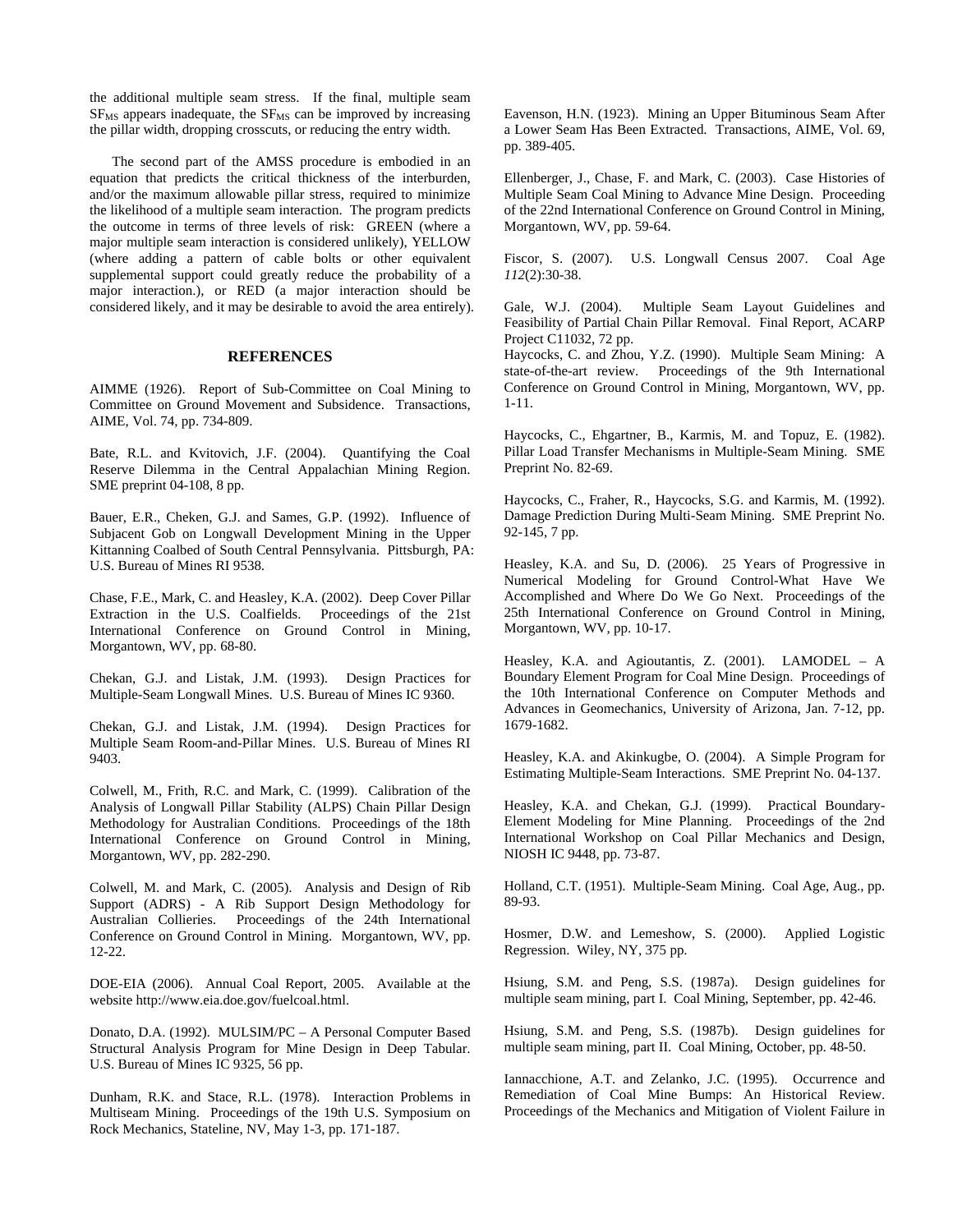Coal and Hard Rock Mines, U.S. Bureau of Mines SP 01-95, pp. 5- 26.

Kendorski, F.S. (1993). Effect of High-Extraction Coal Mining on Surface and Ground Waters. Proceedings of the 12th International Conference on Ground Control in Mining, Morgantown, WV, pp. 412-425.

Kendorski, F.S. (2006). Effect of Full-Extraction Underground Mining on Ground And Surface Waters A 25-Year Retrospective. Proceedings of the 25th International Conference on Ground Control in Mining, Morgantown, WV, pp. 425-429.

Kohli, K.K. (1992). Investigation of Subsidence Event Over Multiple Seam Mining Area. Proceedings of the 11th International Conference on Ground Control in Mining. Wollongong, NSW: University of Wollongong, Australia, July 7-10, pp. 462-467.

Lazer, B. (1965). Mining Seams Above Mined-Out Lower Seams. Min Eng., Sept., pp. 75-77.

Luo, J., Haycocks, C. and Karmis, M. (1997). Gate Road Design in Overlying Multiple Seam Mines. SME Preprint No. 97-107, 4 pp.

Mark, C. (2006). Extreme Multiple Seam Mining in the Central Appalachian Coalfields. SME Preprint No. 06-060, 8 pp.

Mark, C. and Chase, F.E. (1997). Analysis of Retreat Mining Pillar Stability. Proceedings: New technology for ground control in retreat mining. Pittsburgh, PA: U.S. Department of Health and Human Services, Public Health Service, Centers for Disease Control and Prevention, National Institute for Occupational Safety and Health, DHHS (NIOSH) Publication No. 97-122, IC 9446, pp. 17-34.

Mark, C., Chase, F.E. and Molinda, G.M. (1994). Design of Longwall Gate Entry Systems Using Roof Classification. Paper in New Technology for Longwall Ground Control: Proceedings of the USBM Technology Transfer Seminar, U.S. Bureau of Mines SP 94-01, pp. 5-18.

Mark, C., Chase, F.E. and Pappas, D.M. (2007). Multiple-Seam Mining in the United States: Design Based on Case Histories. Proceedings: New Technology for Ground Control in Multiple Seam Mining. Pittsburgh, PA: U.S. Department of Health and Human Services, Public Health Service, Centers for Disease Control and Prevention, National Institute for Occupational Safety and Health, DHHS (NIOSH) Publication No. 97-122, IC 9495, pp. 15-28.

Mark, C., Chase, F.E. and Pappas, D.M. (2003). Reducing the Risk of Ground Falls During Pillar Recovery. SME Transactions, vol 314, pp. 153-160 (formerly SME Preprint 03-137).

Mark, C., McWilliams, L.J., Pappas, D.M. and Rusnak, J.A. (2004). Spatial trends in rock strength: can they be determined from coreholes? Proceedings of the 23rd International Conference on Ground Control in Mining. Morgantown, WV, pp. 177-182.

Mark, C., Molinda, G.M. and Dolinar, D.R. (2001). Analysis of Roof Bolt Systems. Proceedings of the 20th International Conference on Ground Control in Mining. Morgantown, WV, pp. 218-225.

Michalek, S.J. and Wu, K.K. (2000). Potential Problems Related to Mining Under or Adjacent to Flooded Workings. Proceedings of the 19th International Conference on Ground Control in Mining, Morgantown, WV, pp. 199-203.

Morsy, K., Yassien, A. and Peng, S.S. (2006). Multiple Seam Mining Interactions—A Case Study. Proceedings of the 25th International Conference on Ground Control in Mining, Morgantown, WV, pp. 308-314.

MSHA (2006). Underground Coal Mine, Fatal Rib Roof Accident. Report of Investigation, Feb. 1, 2006, available at www.msha.gov/fatals/2006/ftl06c18.asp.

Munsamy, L., Canbulat, I., and Roberts, D.P. (2004). Risk Assessment: Single Seam Mining. Proceedings of the 23rd International Conference on Ground Control in Mining, Morgantown, WV, pp. 154-163.

Paul, J.W. and Geyer, J.N. (1932). Falls of Roof and Coal in Mines Operating in the Sewickeley Coalbed in Monongalia County WV. U.S. Bureau of Mines Technical Paper 520.

Peng, S.S. and Chiang, H.S. (1984). Longwall Mining, John Wiley & Sons, Inc., New York, 708 pp.

Peperakis, J. (1968). Multiple Seam Mining with Longwall. Min Cong J, Jan., pp. 27-29.

Rusnak, J. and Mark, C. (2000). Using the Point Load Test to Determine the Uniaxial Compressive Strength of Coal Measure Rock. Proceedings of the 19th International Conference on Ground Control in Mining, Morgantown, WV, pp. 362-371.

Singh, M.M. and Dunn, M. (1981). Investigation of Problems and Benefits of Underground Multiple Seam Coal Mining. Final Technical Report, Dept. of Energy, 292 pp.

Singh, M.M. and Kendorski, F.S. (1981). Strata Disturbance Prediction for Mining Beneath Surface Water and Waste Impoundments. Proceedings of the 1st Conference on Ground Control in Mining, Morgantown, WV, pp. 76-89.

Singh, R., Sheory, P.R., and Singh, D.P. (2002). Stability of the Parting Between Coal Pillar Workings in Level Contiguous Seams. Int J Rock Mech and Min Sci *39*:9-39.

Stansbury, R.A. (1981). Ground Control in Multiple Seam Mining. Proceedings of the 1st Conference on Ground Control in Mining, Morgantown, WV, pp. 154-159.

Stemple, D.T. (1956). A Study of Problems Encountered With Multiple Seam Mining in the Eastern U.S. Bull VA Poly Inst *49*(5):65, 64 pp.

Su, W.H., Hsiung, S.M. and Peng, S.S. (1986). Interactions in Multiple-Seam Mining. SME, Engineering Health and Safety in Coal Mining, Chap. 5, pp. 31-44.

Zachar, F.R. (1952). Some Effects of Sewickley Seam Mining on Later Pittsburgh Seam Mining. Min Eng, July, pp. 687-692.

Zhang, Y.Q., Luo, J.S., Han, J.S. and Peng, S.S. (2004). Impact of Lower Seam Caving on Upper Seam Mining—A Case Study. SME Preprint No. 04-129, 6 pp.